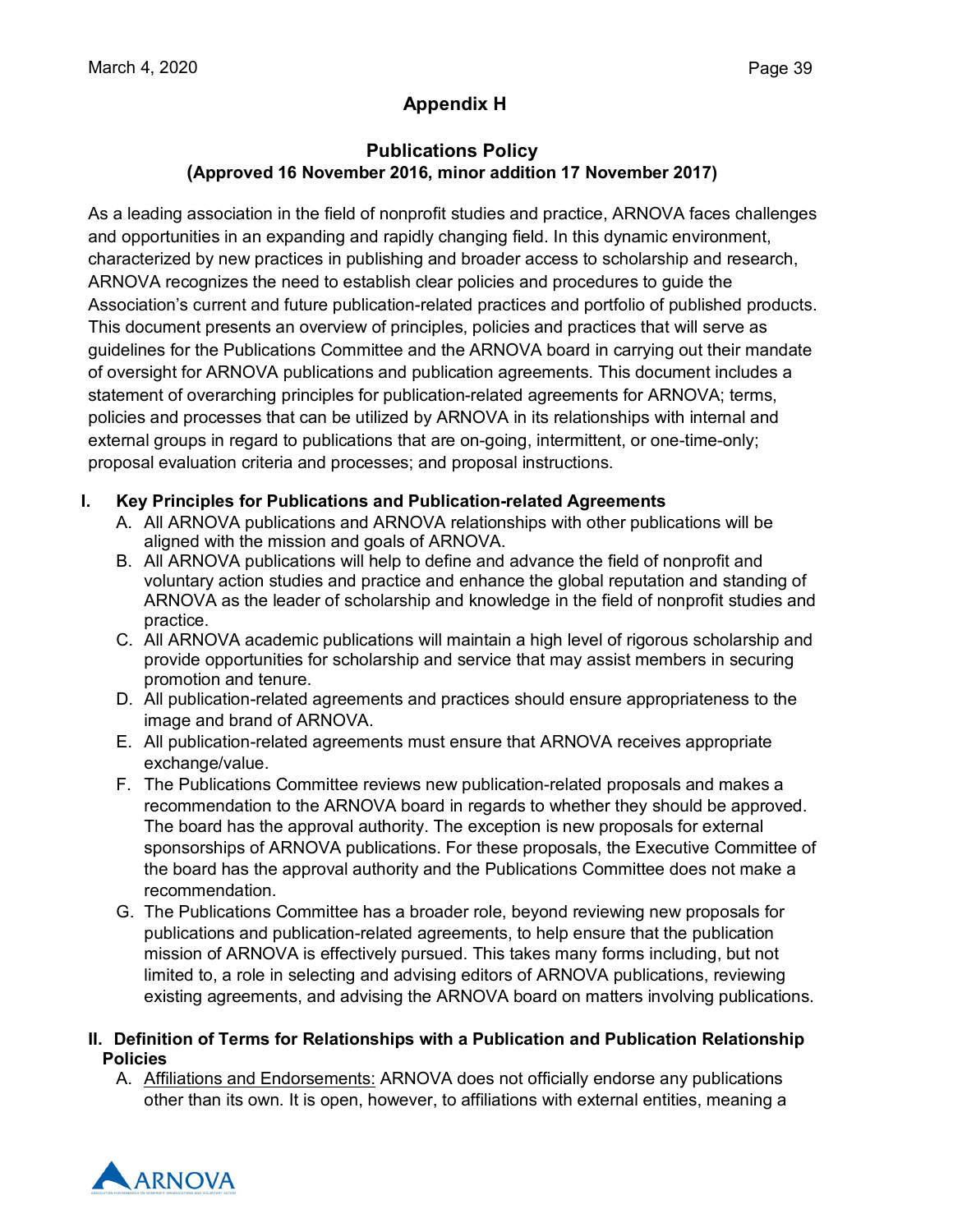formal relationship of ARNOVA or any of its sections and subgroups with a publication, such as (but not limited to) reduced journal pricing for ARNOVA members or promotional support for a particular book series. The publication may note ARNOVA's affiliation in its communication vehicles as long as the communication is consistent with ARNOVA's branding policies.

- 1. Affiliations must be spelled out in a memorandum of understanding, including the planned length of the affiliation.
- 2. Existing affiliations are reviewed at least biennially by the Publications Committee and the ARNOVA board. A report from the Publications Committee is provided to the ARNOVA board for consideration in its biennial renewals of affiliations.
- 3. The ARNOVA board reserves the right to withdraw an affiliation at any time.
- 4. ARNOVA sections and subgroups are prohibited from endorsing publications as a section or subgroup unless they have the ARNOVA board's approval to make such an endorsement.
- B. Financial or In-Kind Sponsorship or Subsidy of a Publication by ARNOVA: A sponsorship or subsidy occurs when ARNOVA provides financial or in-kind support to a publication. ARNOVA may subsidize/sponsor its own publications, e.g. journals such as *Nonprofit & Voluntary Sector Quarterly*, occasional papers, or other publications such as those by ARNOVA sections or subgroups by subsidizing the cost of them. It may also provide a sponsorship or subsidy to a non-ARNOVA publication. Ideally, a subsidy or sponsorship of a publication reduces the direct cost of the publication to ARNOVA members.
	- 1. ARNOVA sponsorship or subsidy of a publication may be for one year or more.
	- 2. For subsidies and sponsorships extending beyond one year, the ARNOVA board must renew its approval of a subsidy for a non-ARNOVA publication at least biennially.
	- 3. The ARNOVA board reserves the right to cancel or end a subsidy or sponsorship.
	- 4. ARNOVA's ability to provide subsidies and sponsorships is dependent upon the availability of funding. External sources of subsidy and sponsorship funds such as grants from charitable foundations for publications are desirable.
	- 5. In rare cases, ARNOVA sections and subgroups may subsidize or sponsor third-party publications using their ARNOVA-assigned funds or other funds but only with the approval of the ARNOVA board (informed by the recommendation of the Publications Committee).
- C. External Sponsorship of an ARNOVA Publication: External Sponsorship involves an entity other than ARNOVA providing support that defrays all or part of the costs of an ARNOVA publication, including those of ARNOVA sections or subgroups. This support may be financial and/or in-kind goods and services. External sponsors may be individuals, external groups, or organizations, e.g. foundations, corporations or universities.
	- 1. New sponsorships, whether they are one-time or continuing, need to be approved by the ARNOVA board Executive Committee no matter if they are in-kind or financial.
	- 2. Sponsorship of a publication by external actors will be defined by a contract or an agreement which specifies arrangements (and responsibilities), including the nature of the activity, duration, the degree of participation of the parties, and any quid-pro-quo arrangements such as advertisement for the sponsor.
	- 3. Annually, the ARNOVA board Executive Committee will share with the full board and Publications Committee the nature of any continuing and new sponsorships involving ARNOVA publications.

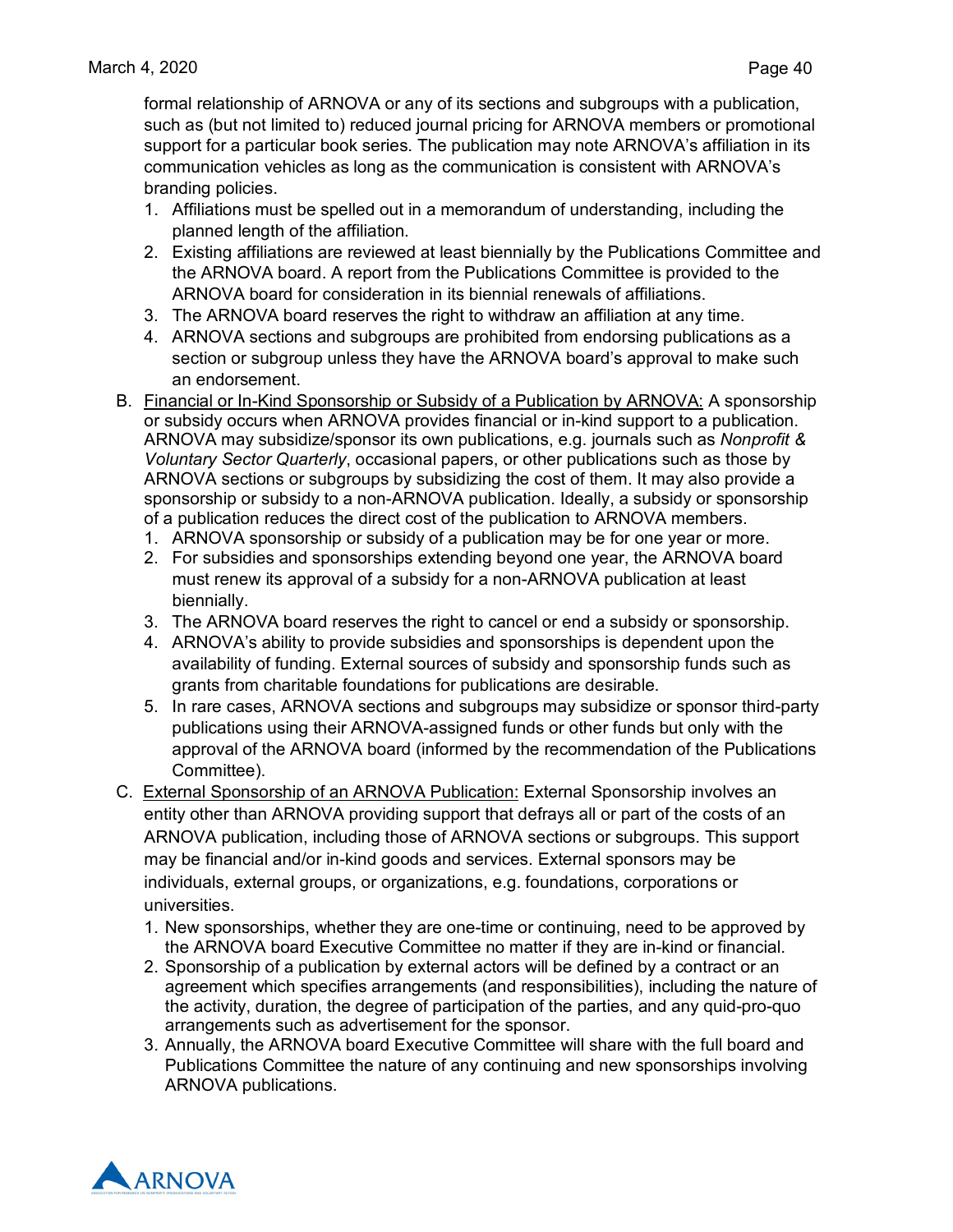- D. Publication Subscription: A subscription is a pre-paid fee in determined intervals intended to support publications of ARNOVA or its sections or subgroups.
	- 1. Annually, the Publications Committee will review existing subscription arrangements and decide whether or not to make a recommendation to the ARNOVA board regarding any of them.
	- 2. Subscription fees may be used to limit access to publications under ARNOVA control.
	- 3. Subscription to *NVSQ*, and to ARNOVA News, is included with payment of dues for all ARNOVA members. Subscriptions may also be possible without financial exchange, through individual acceptance of ARNOVA delineated rules or principles. By affirming these principles as binding, individuals gain access to a defined service or information source, e.g. ARNOVA-L.
	- 4. With ARNOVA board permission, a section may negotiate a reduced subscription for an ARNOVA publication or a non-ARNOVA publication, so that section members receive the publication as part of their membership or at a discounted subscription rate. A fee for section membership may be but is not required to be adjusted to include the cost of a subscription to a publication.

5. All vendors involving subscriptions should be encouraged to market the publications widely.

- E. Relationship with Editors of ARNOVA Publications and their Institutions: An ARNOVA publication may have an editorial team that is not part of the ARNOVA staff, as in the case of *NVSQ*.
	- 1. The ARNOVA board will decide who will serve in editorial roles for ARNOVA publications.
	- 2. As described in the Publications Committee charter, the publications committee may be requested to assist in this process.
	- 3. All ARNOVA editors should comply with the rules laid out in the ARNOVA policy manual for meetings with the ARNOVA board and Publications Committee.
	- 4. Any arrangements made with the institutions affiliated with the editors must comply with the principles outlined above in Section I of this document.
	- 5. There is no implied endorsement by ARNOVA of the institution(s) to which an ARNOVA editor is affiliated.

## **III. ARNOVA Publications Portfolio and Publication Proposals**

- A. Portfolio refers to the entire set of publications by ARNOVA and ARNOVA sections and subgroups, whether self-published or through contractual agreement with an external publisher.
- B. Proposals requiring evaluation by the Publications Committee and approval by the ARNOVA board include:
	- 1. Launching and publishing new journals or other publications using ARNOVA trademarks, copyrights, or resources, including those of sub-groups or sections
	- 2. Changing publishing house and/or dissemination mechanisms of an existing ARNOVA publication
	- 3. Eliminating established ARNOVA publications
	- 4. Combining established ARNOVA publications
	- 5. Changing the overall approach to publishing (e.g., journal governance structure)
	- 6. Partnering or collaborating on publishing projects using ARNOVA trademarks, copyrights, or resources

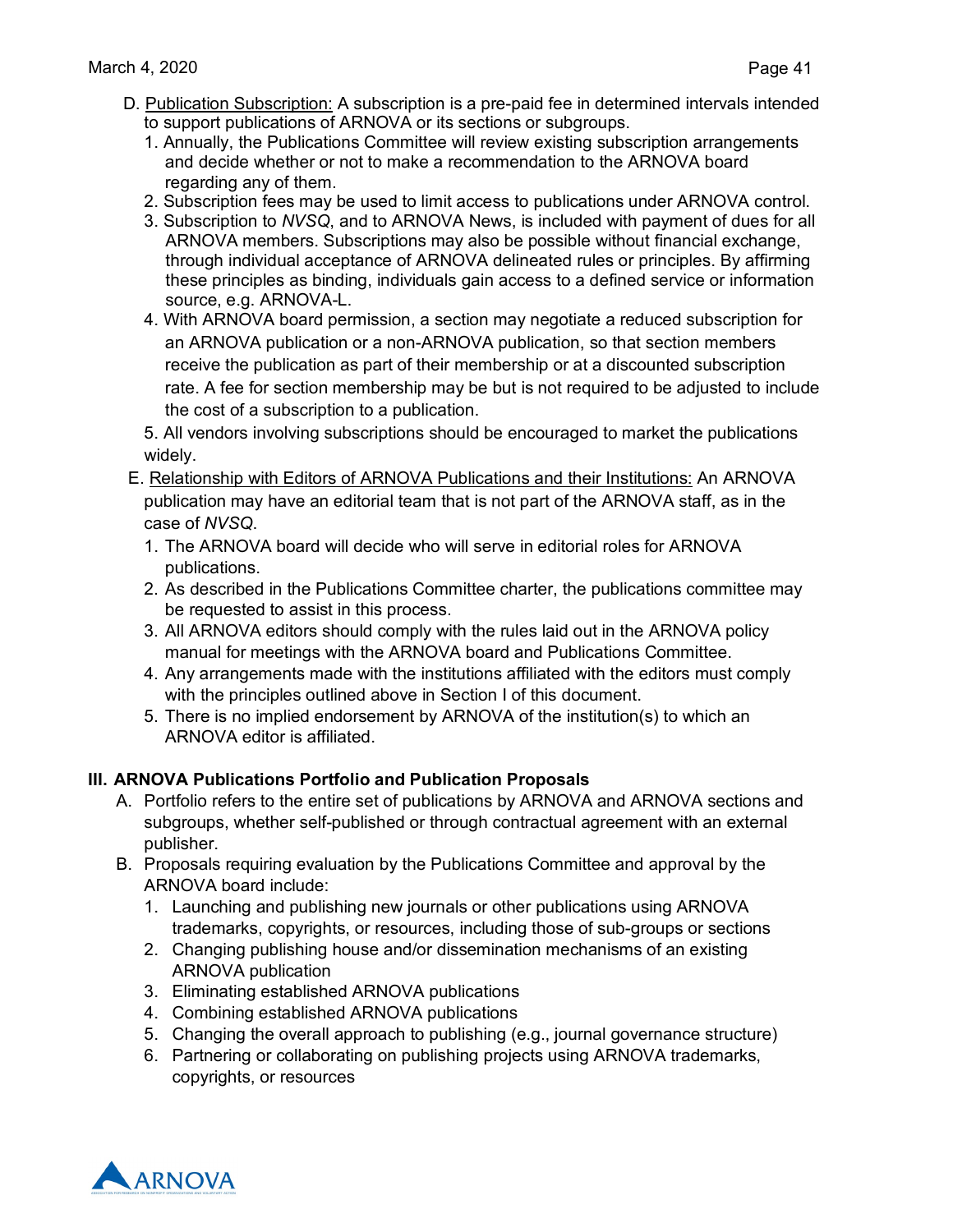- 7. Other issues of broad strategic importance to ARNOVA involving publications or publishing
- C. Some portfolio publications do not require evaluation by the Publications Committee and approval by the ARNOVA board, including:
	- 1. Section and subgroup newsletters
	- 2. Compilations of existing journal articles for members or for sale produced by the ARNOVA headquarters office in consultation with, and approved by, editorial teams and consistent with existing contracts (such as compilation of *NVSQ* best papers)
	- 3. ARNOVA conference paper abstracts compiled by a section or subgroup
	- 4. Abstracts from third-party publication(s) compiled by a section or subgroup with the approval of the third-party(s).

## **IV. Submitting Proposed Changes to ARNOVA Publication Portfolio**

- A. Proposers. Proposals may be submitted by an individual or formally organized body. A section or subgroup of ARNOVA may submit a proposal. At least one proposer must be an ARNOVA member, ARNOVA section, or ARNOVA executive director or staff member.
- B. Commitment of Proposers. Proposals do not require commitment on the part of the proposers to participate in the change design and implementation. Neither does acceptance of a proposal by ARNOVA guarantee that the original proposers will be in charge of the planned project or journal after implementation. A plan for succession of leadership should be included as part of the original proposal for change.
- C. Preparation of Proposals. Proposers should not rely on ARNOVA staff to prepare proposals. Proposers should provide a reasonable amount of time for ARNOVA staff to respond to information requests for proposals.
- D. Content of Proposals for Change. Any proposal submitted by an ARNOVA member or set of members should use the proposal instructions at the end of this document (adapted from AOM's proposal form and other associations' materials).

### **V. Evaluation Process and Criteria for Proposals Related to Publications**

A. Process. A proposal should be submitted through the ARNOVA office to the staff for an initial review for completion and compliance. At this point the office will start tracking the proposal for process management purposes. If missing elements are identified, the proposal will be returned by the staff to the proposer with this feedback. Once complete and compliant with the member proposer rule, the proposal will be passed to the relevant decision-making parties (external sponsorships go to the Executive Committee and all other proposals to the Publications Committee and then ARNOVA board). The ARNOVA executive director will have the opportunity to provide thoughts and opinions on the proposal during the review process. At the discretion of the board, there may be a period for comments on the proposal by ARNOVA members, staff, sections, and board committees other than the Publications Committee. Depending on the nature of the proposal, the Publications Committee will submit a recommendation to the ARNOVA board to inform board deliberations. A proposal will go to the ARNOVA board or to the board's Executive Committee whether or not it has a positive recommendation from the Publications Committee. There may be one of three final outcomes for the proposal: acceptance, rejection, or a request to revise.

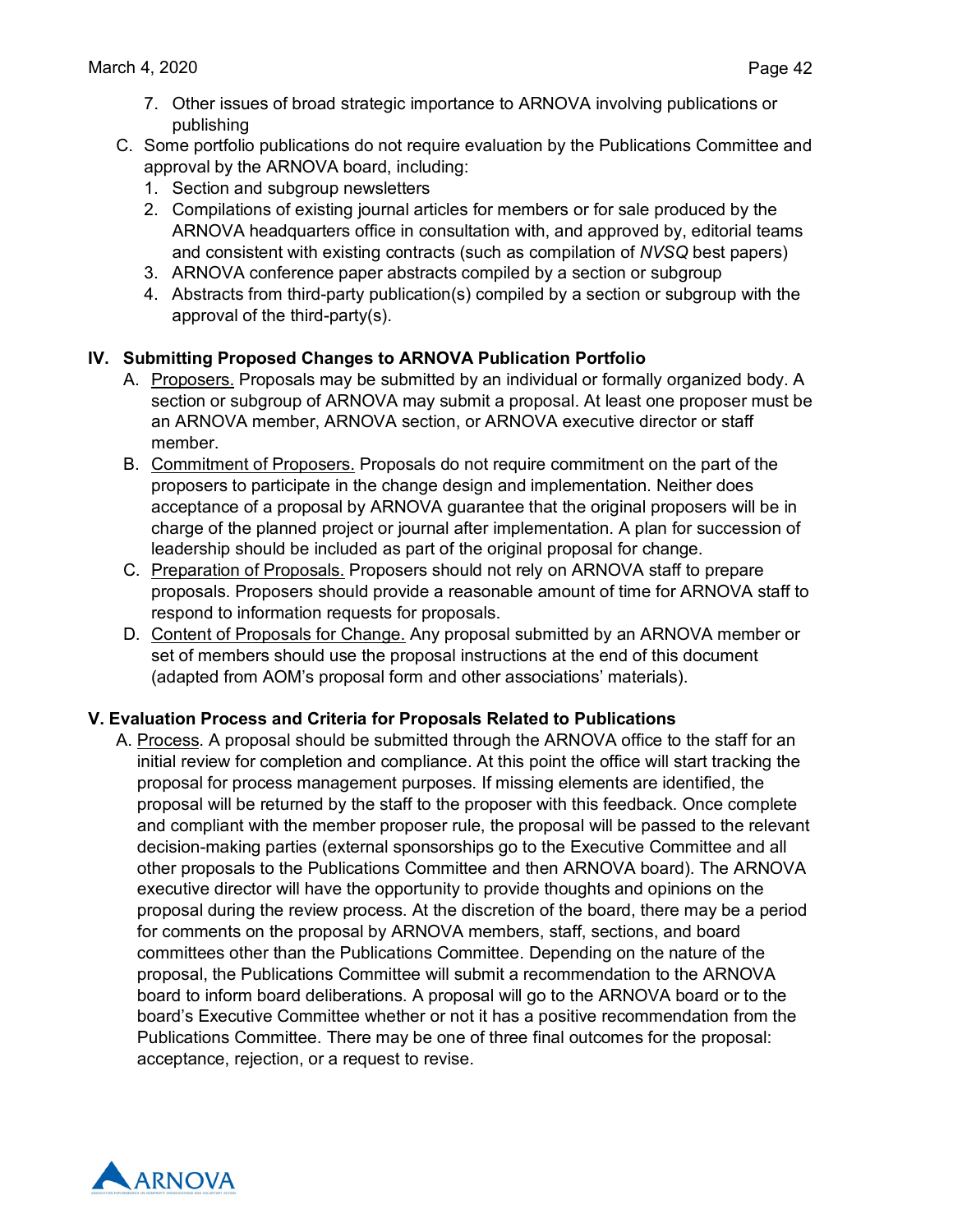- B. Questions for ARNOVA Deliberations on Proposals. For approval of the proposed change, answers to the questions below should lead to a conclusion that the change will provide a beneficial service to the membership or a subset of it that justifies its costs (financial and otherwise); is feasible; has reasonable risk both for ARNOVA and external ongoing efforts in the field; is consistent with ARNOVA's mission, values, and vision; and has value for ARNOVA.
	- 1. Is the proposed action consistent with ARNOVA's mission and vision?
	- 2. To what extent is there evidence of existing support by ARNOVA members for the proposal?
	- 3. Does the proposal have the support of the executive director and staff? Why or why not? Does the proposal address a compelling problem or opportunity?
	- 4. How does the proposal rate in terms of supporting ARNOVA's priorities and goals?
	- 5. Is implementation of the proposal feasible for ARNOVA and any external partners at this time or in the future? In particular, to what extent has the financial feasibility of the proposed change been explored and demonstrated?
	- 6. Will the action benefit all or some members? If only some, how does it fit into the overall service ARNOVA is providing to members?
	- 7. Is the proposed action consistent with prior ARNOVA action and, if not, what justifies a change? Will this action be precedent-setting and are we comfortable with that?
	- 8. What are the risks to ARNOVA and can the risks be mitigated?
	- 9. Is there a feasible exit strategy for ARNOVA?
	- 10. Will it be possible to evaluate success from the perspective of ARNOVA*?*
	- 11. Is the proposed publication duplicative of other ongoing efforts in the field?
	- 12. Do we have ideas and suggestions to add and ensure value beyond what is in the proposal?
	- 13. Are there any legal or ethical concerns we should be aware of and address (such as legal protections and vulnerabilities)?
	- 14. Overall, is this proposal in the best interests of ARNOVA without doing harm to others?

## **PROPOSAL INSTRUCTIONS**

**Format for Proposal for Change:** Please respond to one through four and, if relevant, Part A or B.

#### **1. Summary of proposal**

- a. Statement of problem or opportunity targeted by the proposal.
- b. Background/history on problem/opportunity.
- c. What proposed action/change is being asked for? The recommendation should be framed in a way that makes it clear to readers (voters) the implications and consequences of the requested change.
- d. In short, how does the proposed action support ARNOVA's mission?

### **2. Arguments**

- a. Offer evidence of the problem/opportunity beyond personal opinion
- b. Explain how the proposal addresses the problem/opportunity.
- c. Explain why the proposal offers the best solution in comparison to other options.

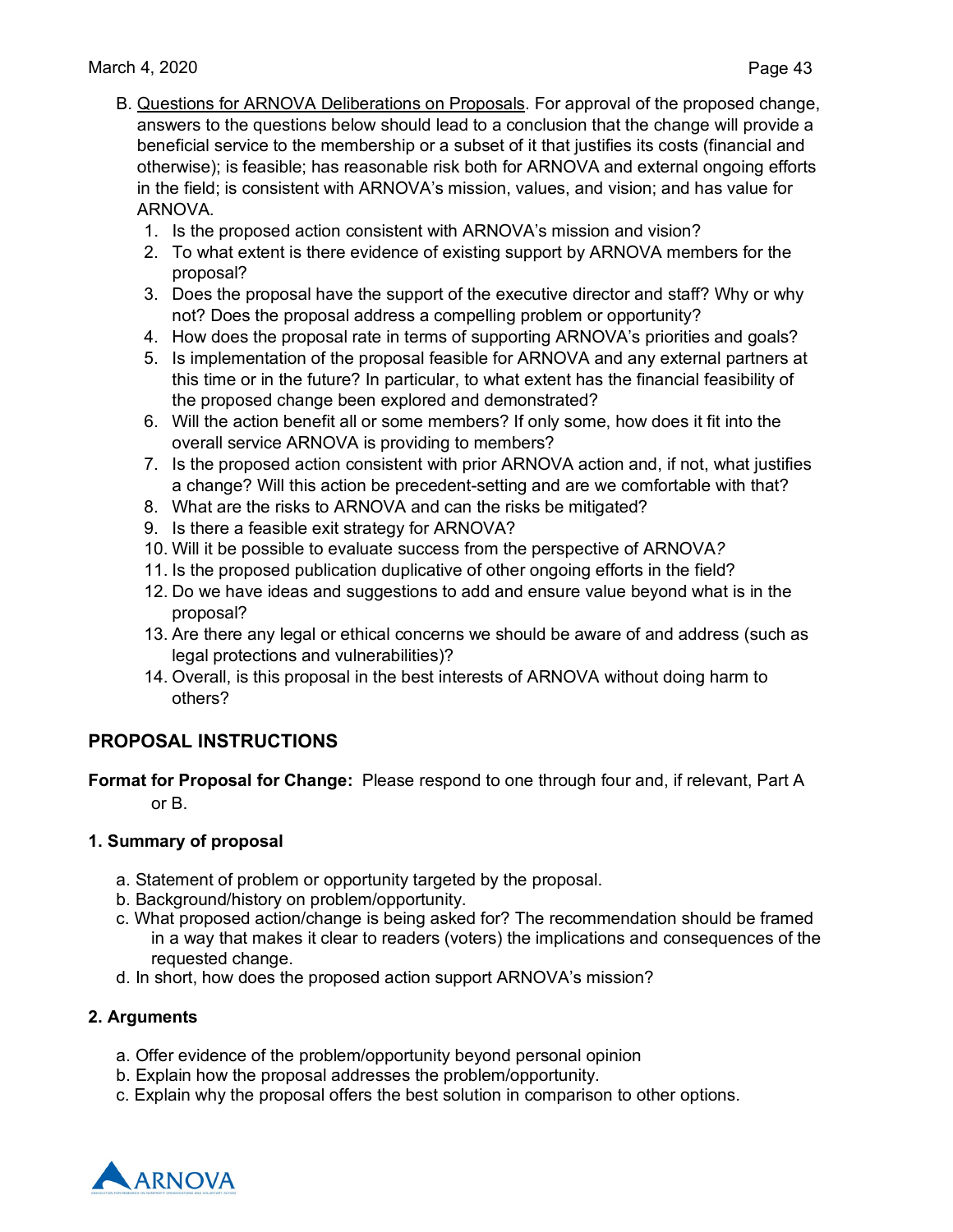d. Explain any negative consequences for ARNOVA or others that might be created by the adoption of this proposed action/change? Explain how and why these negative consequences might be overcome?

#### **3. Resource and administrative implications**

- a. Explain the direct costs to ARNOVA
- b. Discuss any potential impact on ARNOVA's current dues structure

c. Explain what changes in ARNOVA administrative support are needed (technical, human, etc.)

d. Provide a budget including additional sponsors of the journal and explain how ARNOVA will be credited in the publication

- e. Explain any other resource implications for ARNOVA (e.g., program time, etc.)
- f. Explain the expected influence of the proposed actions/change on ARNOVA units and activities
- g. Do the advantages of the proposed action/change outweigh the costs and other resource requirements associated with acting on it, including whatever costs are associated with overcoming its negative consequences? Why/why not?

#### **4. Contacts and timeline**

a. Proposer(s) contact information

b. Endorsers of the proposal (note which are members, their affiliations, and e-mail addresses)

- c. Date decision is needed
- d. Date of proposal submission

**Part A.** Proposal for a new ARNOVA publication must address the following, where applicable:

- a. **Proposed publication title.**
- b. **Editorial policy and editorial team.** Include a draft editorial policy statement that indicates the scope of the subject matter (fields or sub-fields covered) and the purpose and intentions of the publication. Provide a statement on the editors and editorial board including, if available, who will serve as the editors, editorial team and reviewers. Note if ARNOVA members are expected to serve in any of these roles.
- c. **Proposed content.** Discuss content or types of material to be published.
- d. **Rationale for a new publication.**

1. Member benefit and audiences served. Provide data on value to ARNOVA members and the other potential audiences that would be interested in the publication. For instance, does the publication relate to several disciplines represented in the membership, have relevance to a substantial proportion of members, and serve an already established audience. Note if ARNOVA members are expected to submit content.

2. High quality work. Specify how high quality content will be guaranteed.

3. Fit with current mix of publications. Demonstrate some combination of (1) lack of outlets for work in the field area(s); (2) lack of visibility for authors producing content to be featured in this publication (3) lack of outlet for content of this type. Specific reference to possibly overlapping publications should be included, together with an explanation of why any actual overlap does not constitute redundancy with existing publications.

e. **Viability of the New Publication.** Discuss the following issues related to the viability of